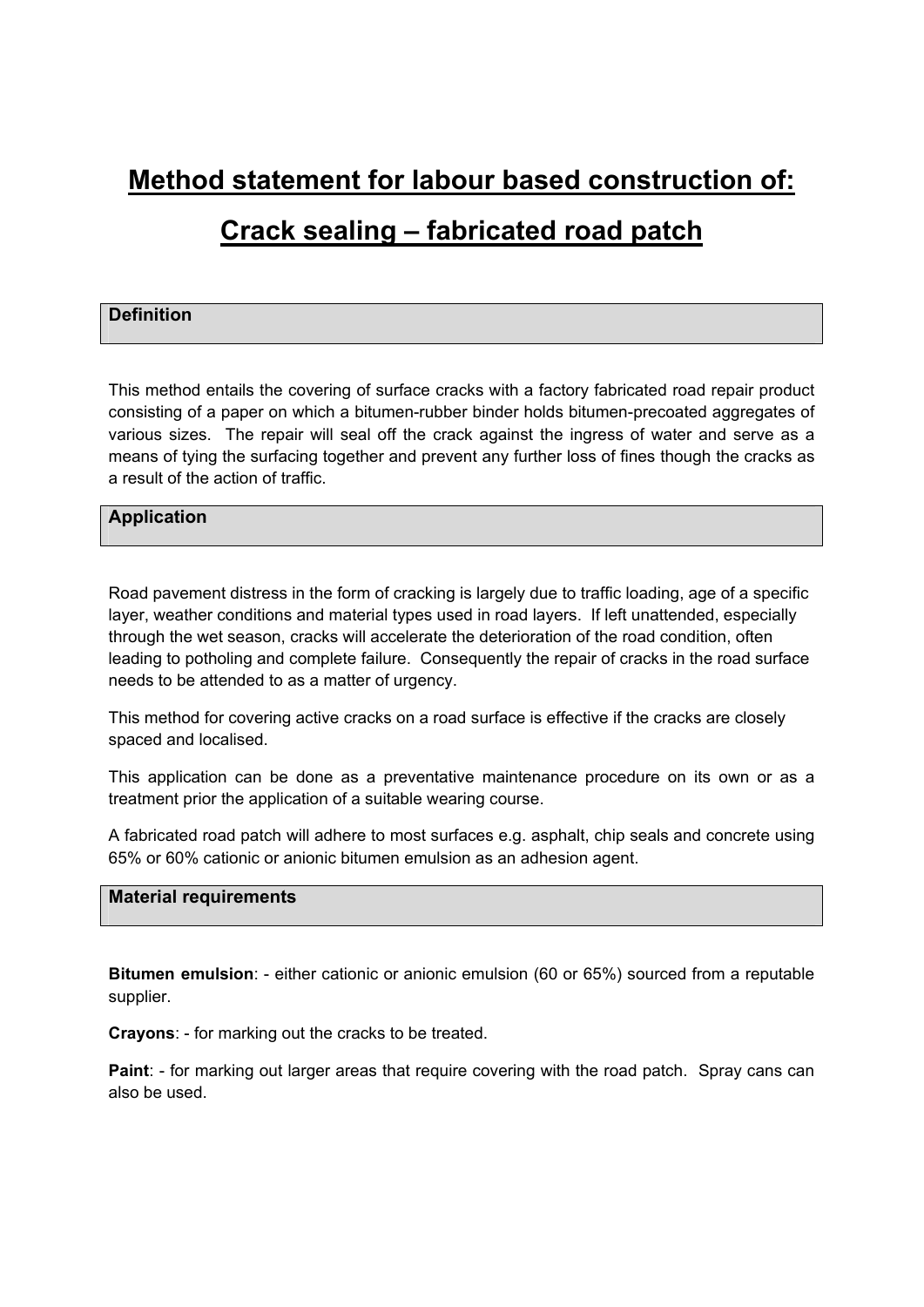**Road patch:** - Factory fabricated road patches are available with various stone chip nominal sizes e.g. 4.75mm, 6.7mm, 9.5mm, 13.2mm, 19.0mm and 19.00mm choked with 9.5mm. . Generally road patches are available in 1.0 x 0.75m panels which can be cut into smaller panels as required. Panels can be butt jointed to accommodate larger areas. Such products are to be sourced from a reputable supplier.

**Solvent/water:** - used to clean the equipment after use. If an emulsion is used the equipment can be washed with water. Solvents such as mineral turpentine or paraffin will be required if the emulsion has broken.

## **Plant and equipment requirements**

| Item                     | Number of items |
|--------------------------|-----------------|
| Wheel barrows            | 2               |
| Soft bristle brushes     | 2               |
| <b>Block brushes</b>     | 2               |
| Bass brooms              | 2               |
| Straight edge            | 1               |
| Stanley knife or similar | 2               |
|                          |                 |

### **Labour requirements**

Below is the typical composition of a maintenance team necessary to lay 300 – 400  $m^2$  of fabricated road patch per day.

| Activity           | Number of workers |
|--------------------|-------------------|
| Supervisor         |                   |
|                    |                   |
| General assistants | 8                 |

Traffic control personnel and signage will need to be added to these numbers for a complete team complement. The amount of flagmen, stop/go boards and cones or delineators will be determined by the extent of the area to be repaired.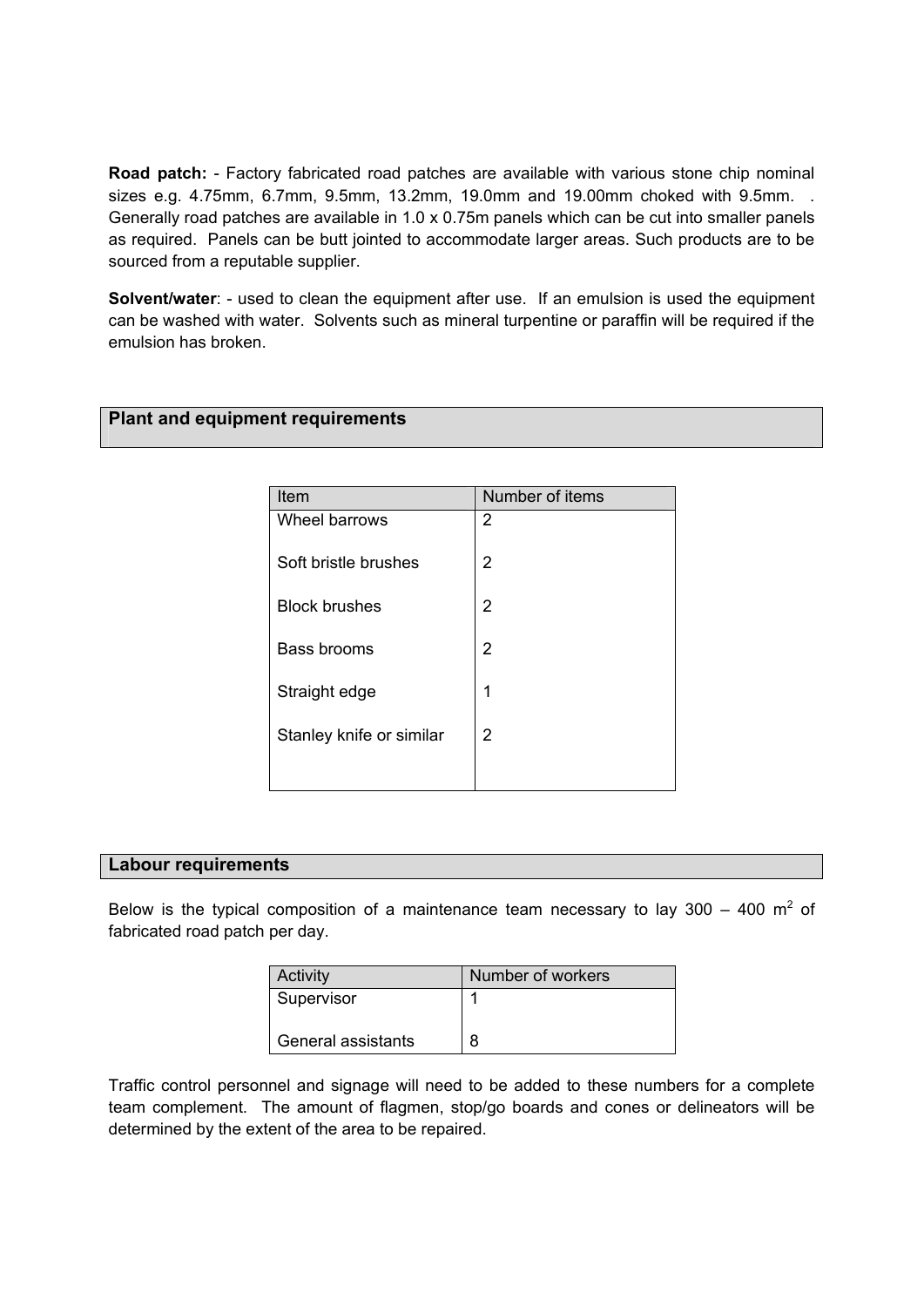#### **Construction**

#### **Site Preparation**

The area to be repaired should be inspected together with the client or his agent and all the cracks that require sealing should be marked using the paint and the soft bristle brush, canyons or spray cans of paint.

 The marked-out area should extend at least 100 mm beyond the cracked zone onto sound surfacing with no secondary cracking within this 100 mm boundary zone.

#### **Sealing of cracks with Road Patch**

Ideally, the road surface temperature should be 10  $^{\circ}$ C and rising before sealing commences. If the road temperature is below 10  $^{\circ}$ C, the bottom face of the road patch should also be coated with emulsion

The selection of the patch aggregate size may be based either on a need to match the surface texture of the road or to maximise performance whereby the larger aggregate size associated with a higher binder content would deal more effectively with severe cracks.

With the paper side uppermost, the road patch panels are cut to size through the paper using a sharp knife. By bending it backwards over the aggregate the material will separate on the cut line.

After the marked-out area has been swept clean the emulsion is applied evenly at a rate of 0.75  $I/m<sup>2</sup>$ . Once the emulsion has broken i.e. its colour having turned from brown to black, but while it is still tacky, the road patch is applied to the surface being sealed.

The panel, with the aggregate side up, is then placed in position over the emulsion coated area. Panels should not overlap if the area to be covered is larger than a single panel. In such cases the panels should butt up against each other to cover the entire area to be treated.

A light application of emulsion should be applied to the edges of the panels to ensure they are fully sealed off against water ingress and that the panels edges are securely bonded. These edges should be covered with coarse sand or -4.75 mm dust to absorb any excess emulsion and prevent any pickup from vehicle tyres.

No specialised equipment other than an on-site vehicle is required for rolling the patches . During inclement weather or in an intersection which is exposed to heavy turning traffic action the number of passes should be increased.